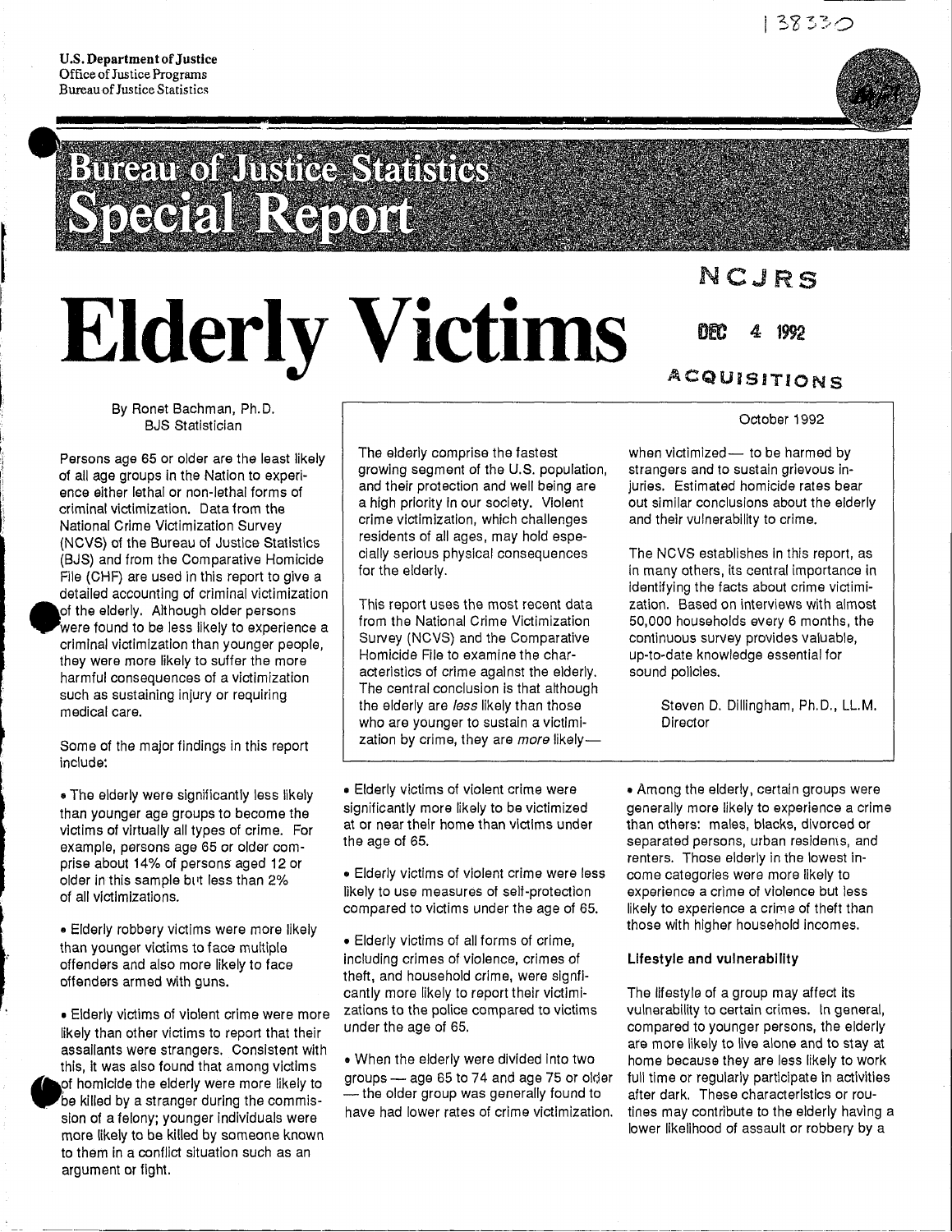relative or acquaintance. Because of this lower risk of victimization by nonstrangers, elderly victims of violent crime are proportionately more likely than victims in other age groups to be victimized by strangers.

#### Victimization rates

For virtually all crimes, the elderly were significantly less likely than younger age groups to be victimized (table 1). Those individuals in the youngest age group of 12 to 24 consistently had the highest victimization rates across all types of crime, while those 65 years of age or older generally had the lowest. The overall victimization rate for crimes of violence was nearly 16 times higher for persons under age 25 than 10r persons over age persons in each age group). Similarly, the robbery rate for those under 25 was nearly 6 times higher than for those age 65 or older.

• Household crime victimizations showed a pattern similar to personal crime victimizations. Those persons over the age of 65 were significantly less likely to become victims of household crime than younger

Victimization rates tor personal crimes ot violence and theft, persons age 65 or older, 1973-90



age groups. This was true for all forms of household crime, including burglary, household larceny, and motor vehicle theft.

• Personal larceny with contact (such as purse snatching and pocket picking), did not reflect this pattern. Those who were 65 or older were about as likely as those

Table 1. Average annual victimization rates, by age of victim and typo of crime, 1987-90

|                                            | Number of victimizations per 1,000 persons or households |            |               |                  |  |  |  |
|--------------------------------------------|----------------------------------------------------------|------------|---------------|------------------|--|--|--|
|                                            | 12-24                                                    | 25-49      | 50-64         | $65$ or<br>older |  |  |  |
|                                            |                                                          |            |               |                  |  |  |  |
| Crimes of violence                         | 64.6                                                     | 27.2       | 8.5           | 4.0              |  |  |  |
| Rape                                       | 1.5                                                      | .6         | $.1^*$        | ∗9.              |  |  |  |
| Robbery                                    | 10.0                                                     | 5.3        | 2.4           | 1.5              |  |  |  |
| Assault                                    | 53.1                                                     | 21.2       | 5.9           | 2.3              |  |  |  |
| Aggravated                                 | 18.4                                                     | 7.5        | $2.2^{\circ}$ | 1.1              |  |  |  |
| Simple                                     | 34.6                                                     | 13.7       | 3.7           | 1.3              |  |  |  |
| <b>Crimes of theft</b><br>Personal larceny | 112.7                                                    | 71.2       | 38.3          | 19.5             |  |  |  |
| with contact<br>Personallarceny            | 3.6                                                      | 2.4        | 2.2           | 2.6              |  |  |  |
| without contact                            | 109.0                                                    | 68.8       | 36.1          | 16.9             |  |  |  |
| Average annual                             |                                                          |            |               |                  |  |  |  |
| population                                 | 45.983,893                                               | 92,550,343 | 32,787,706    | 28,577,225       |  |  |  |
| Household crimes <sup>a</sup>              | 309.3                                                    | 200.2      | 133.0         | 78.5             |  |  |  |
| Burglary                                   | 121.3                                                    | 66.6       | 43.3          | 32.4             |  |  |  |
| Household larceny                          | 153.4                                                    | 111.9      | 73.3          | 39.5             |  |  |  |
| Motor vehicle theft                        | 34.6                                                     | 21.7       | 16.4          | 6.6              |  |  |  |
| Average annual number                      |                                                          |            |               |                  |  |  |  |
| of households                              | 6,534,240                                                | 48,597,483 | 19,026,720    | 19,803,345       |  |  |  |

Nota: The victimization rate is the annual average of the number of victimizations for 1987-90 per 1,000 persons in each age group. Detail may not add to total bacause of rounding. 'Estimated is based on 10 or fewer sample cases.

<sup>a</sup>Household crimes are categorized by age of head of household.





under age 65 to be victims of personal larceny which involved contact.

#### Trends

Crime victimization rates among the elderly have generally been declining during the 1980's. Both personal and household 1990 victimization rates for those age 65 or older were significantly lower than • earlier highs.

• Violent crime victimizations against the elderly were highest in 1974 (9 per 1,000 persons over 65) and reached a low rate in 1990 of 3.5. This 1990 rate was 61 % lower than the high recorded in 1974 (figure 1).

• Theft victimizations experienced by the elderly peaked in 1976 with a rate of 26 and were lowest in 1988 with a rate of 18.3. While rates of theft victimization appeared to be increasing since 1988, this increase was not significant. Theft victimization rates in 1990 were still about 22% lower than those witnessed during the mid-1970's.

• Household crimes against the elderly jumped to a high in 1981 of 123 per 1,000 households with heads over the age of 65 (figure 2). Since that time, however, household victimizations against the elderly have been decreasing and reached the low rate of 75 in 1990. •

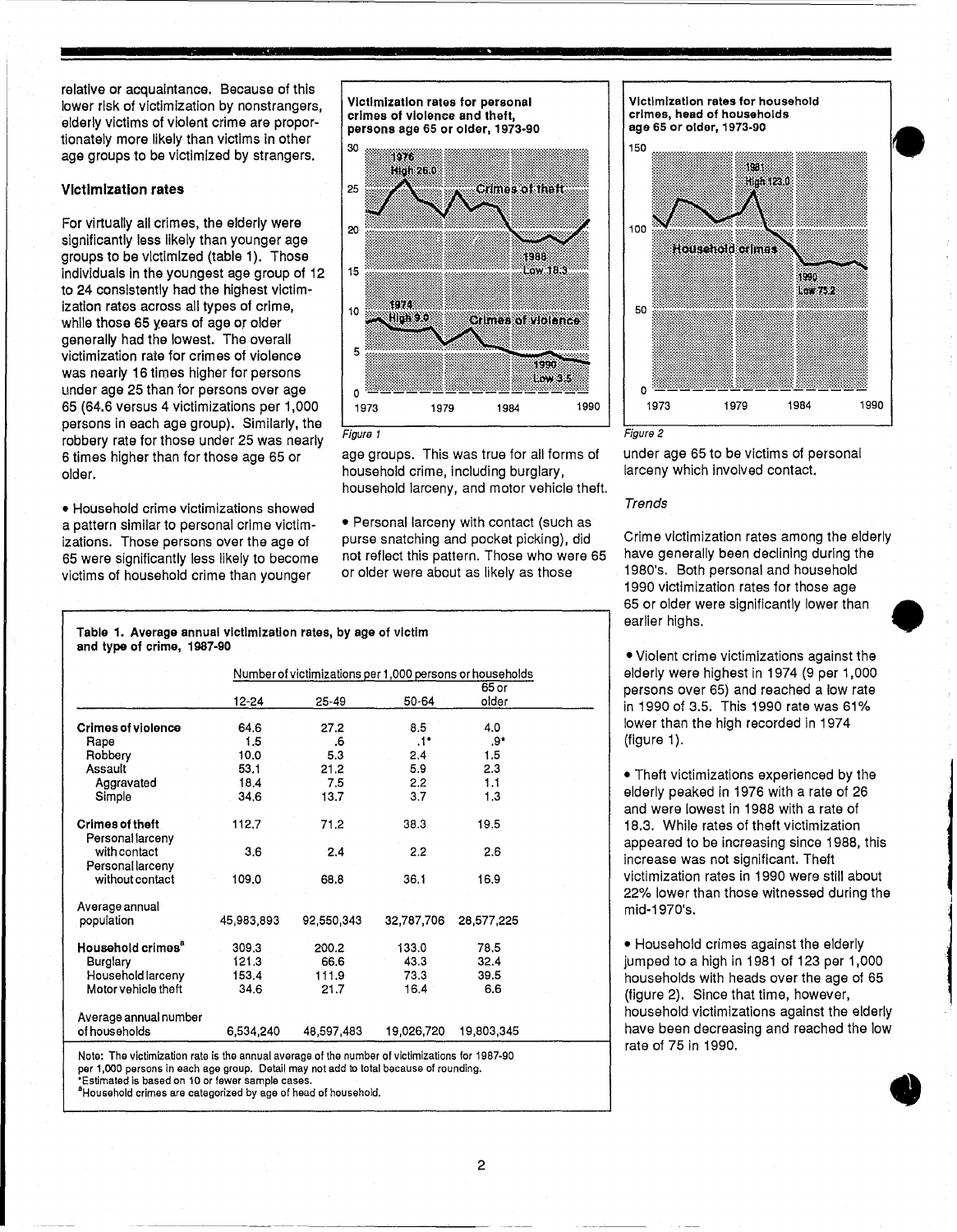#### Characteristics of crimes against the elderly

The NCVS data have consistently demon-<br>strated that the elderly have a lower probability of becoming victims of crime than do younger people. However, of the crimes they do experience, the elderly appear to be particularly susceptible to crimes motivated by economic gain such as robbery, personal and household larceny, and burglary. For example, those under age 65 were almost four times more likely to be victimized by an assault than by robbery, whereas for those 65 or older, the likelihood of assault was 11/2 times that of robbery. Like the general population, the elderly are most susceptible to household crimes and least susceptible to crimes of violence. For specific crimes of violence, however, differences by age can be found.

> Among the elderly, the victimization rates for assault and robbery are not significantly different. For the younger age groups, however, assault rates are much higher than robbery rates. Almost 38% of violent crime victimizations against the elderly were robberies, while robberies accounted for only 15% of violent victimizations against those under age 25 and for 20% against all persons under age 65.

A pattern of age-related differences also exists for homicides. Most homicide victims age 65 or older were killed during the commission of another felony, like a robbery, and victimization rates for the elderly were equivalent for homicides committed by relatives, acquaintances, and strangers (tables 16 and 17). By contrast, younger homicide victims were more likely to be killed by an acquaintance and to die during events such as a fight rather than to fall victim to a stranger during the commission of another crime.

| Table 2. Perceived presence of weapons<br>in violent crimes, by age of victim,<br>1987-90 |               |                    |
|-------------------------------------------------------------------------------------------|---------------|--------------------|
|                                                                                           | crime victims | Percent of violent |
|                                                                                           | Under<br>65.  | $65$ or<br>older   |
| Unarmed offenders<br>Armed offenders                                                      | 65%<br>35     | 62%<br>38          |
| Type of weapon used<br>Guns<br>Knives or sharp                                            | 36%           | 41%                |
| instruments<br><b>Blunt objects</b>                                                       | 30<br>19      | 29<br>18           |
| Other weapons                                                                             | 15            | 12                 |

------ --- --- -- ---------

#### Weapons

About the same percentage of elderly victims of violent crimes (38%) as younger victims (35%) perceived their assailants using weapons (table 2). For those victims who believed their assailants were armed, however, elderly victims were somewhat more likely than younger victims to face offenders armed with guns (41% versus 36%). Offenders wielding weapons like knives or blunt objects victimized about the same percentage of violent crime victims age 65 or older as those who were younger.

#### Crimes by strangers

While victims of violent crime, regardless of age, were more likely to be victimized by strangers than by acquaintances or

relatives, robbery victims age 65 or older were more likely than other victims to have been robbed by a stranger (83% versus 74%) (table 3). This was not true of assault victims. The percentage of assaults committed by strangers was not significantly different between elderly victims and their younger counterparts.

#### Crimes occurring at home

Elderly violent crime victims were almost twice as likely as younger victims to be victimized at or near their home (table 4). For example, elderly robbery victims were 53% more likely to be victimized in their own home and more than twice as likely to be victimized near their home than were younger victims of robbery. This was true for assault as well. This finding may reflect the lifestyle differences discussed earlier.

| Table 3. Relationship of offenders to victims of violent crime |
|----------------------------------------------------------------|
| by age of victim and type of crime, 1987-90                    |

|                           |           | Relationship  |           |                |
|---------------------------|-----------|---------------|-----------|----------------|
|                           | Relatives | Acquaintances | Strangers | notascertained |
| <b>Crimes of violence</b> |           |               |           |                |
| Under <sub>65</sub>       | 8%        | 33%           | 56%       | 3%             |
| 65 or older               | 8         | 20            | 64        | 8              |
| Robbery                   |           |               |           |                |
| Under 65                  | 5         |               | 74        | 4              |
| 65 or older               | 3         | 5             | 83        | 9              |
| Assault                   |           |               |           |                |
| Under <sub>65</sub>       | 9         | 36.           | 52        | з              |
| 65 or older               | 13        | 32            | 47        | ä              |

Table4. Place of occurrence of crimes of violence, by age of victim and type of crime, 1987-90

|                           |       | Place of occurrence |              |                  |                                             |                |  |  |
|---------------------------|-------|---------------------|--------------|------------------|---------------------------------------------|----------------|--|--|
|                           | Total | At<br>home          | Near<br>home | On the<br>street | In commercial<br>or public<br>establishment | Else-<br>where |  |  |
| <b>Crimes of violence</b> |       |                     |              |                  |                                             |                |  |  |
| Under <sub>65</sub>       | 100%  | 14%                 | 11%          | 39%              | 21%                                         | 15%            |  |  |
| 65 or older               | 100   | 25                  | 25           | 31               | 9                                           | 10             |  |  |
| Robbery                   |       |                     |              |                  |                                             |                |  |  |
| Under 65                  | 100   | 13                  | 9            | 52               | 16                                          | 10             |  |  |
| 65 or older               | 100   | 20                  | 21           | 37               | 13                                          | 10             |  |  |
| Assault                   |       |                     |              |                  |                                             |                |  |  |
| Under 65                  | 100   | 14                  | 12           | 36               | 21                                          | 15             |  |  |
| 65 or older               | 100   | 27                  | 29           | 27               |                                             | 10             |  |  |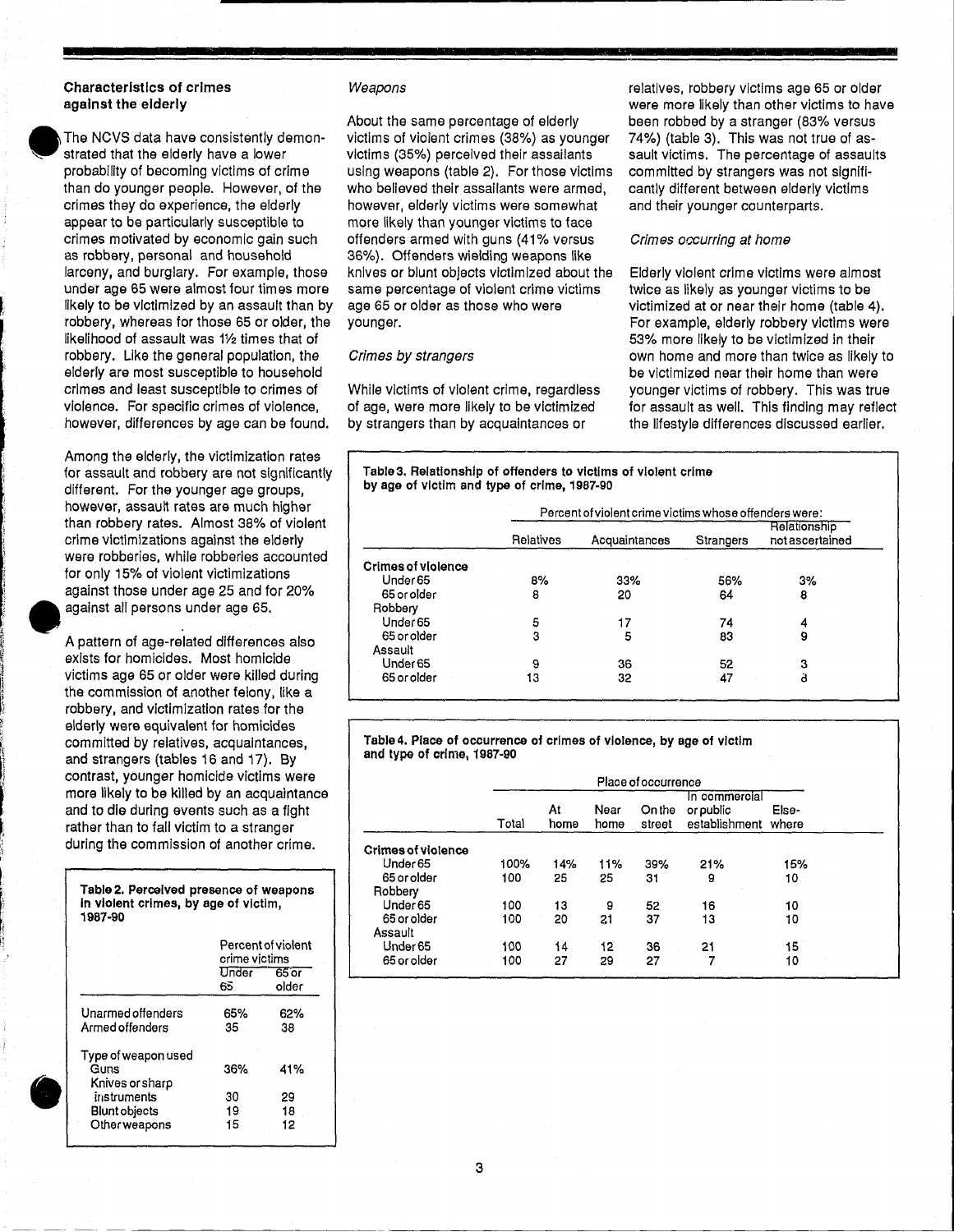#### Injury and medical care

While about the same percentage of violent crime victims age 65 or older (33%) as those under age 65 (31%) were injured, some evidence Indicates that older victims received more serious Injuries (table 5). Of those victims who were Injured, 9% of the elderly reported serious injury such as broken bones and Internal Injuries, compared to 5% of those under age 65. In addition, 14% of elderly victims who were Injured needed hospital care compared to 8% of younger victims.

#### Self-protection

Elderly victims of violent crime were less likely to take self-protective action than were younger victims (table 6). Violent crime victims under the age of 65 took

| Table 5. Injuries, medical treatment, and<br>hospital care received by violent crime<br>victims, by age of victim, 1987-90 |               |                    |  |  |  |  |  |
|----------------------------------------------------------------------------------------------------------------------------|---------------|--------------------|--|--|--|--|--|
|                                                                                                                            |               | Percent of violent |  |  |  |  |  |
|                                                                                                                            | crime victims |                    |  |  |  |  |  |
|                                                                                                                            | Under         | 65 or              |  |  |  |  |  |
| Outcome                                                                                                                    | 65            | older              |  |  |  |  |  |
| Inlured                                                                                                                    | 31%           | 33%                |  |  |  |  |  |
| Serious                                                                                                                    | 5             | 9                  |  |  |  |  |  |
| Minor                                                                                                                      | 26            | 24                 |  |  |  |  |  |
| Received medical care                                                                                                      | 15            | 19                 |  |  |  |  |  |
| Hospital care                                                                                                              | 8             | 14                 |  |  |  |  |  |
|                                                                                                                            |               |                    |  |  |  |  |  |

Note: Serious injuries are broken bones, loss of teeth, Internal injuries, loss of consciousness, rape or attempted rape Injuries, or undetermined injuries requiring 2 or more days of hospitalization. Minor injuries are bruises, black eyes, cuts, scratches, swelling, or undetermined injuries requiring less than 2 days of hospitalization.

Table 6, Self-protectlve measures taken In violent crimes, by age of victim, 1987-90

|                                                                                                               | Percent of violent<br>crime victims<br>Under<br>65 | 65 or<br>older |
|---------------------------------------------------------------------------------------------------------------|----------------------------------------------------|----------------|
| Did not take any action                                                                                       | 27%                                                | 42%            |
| Took some form of action                                                                                      | 73                                                 | 58             |
| Type of action taken                                                                                          |                                                    |                |
| Physical action, including<br>attacking offender with<br>weapon, chasing offender,<br>or physically resisting | 34                                                 | 23             |
| Nonphysical action, includ-<br>ing arguing or reasoning<br>with offender, screaming,<br>or running away       | 39                                                 | 34             |

self-protective action 73% of the time, compared to 58% for those victims age 65 or over. Moreover, of those crime victims who took self-protective measures, the elderly were less likely than their younger counterparts to use physical action such as attacking or chasing the offender or physically resisting in some other way.

#### Police reporting

In general, elderly victims of violent and theft crimes were more likely to report their victimization to the police compared to younger victims (table 7). Seven out of ten elderly victims of robbery reported their victimization to the police, compared to just over 5 out of 10 robbery victims under age 65. There was no measurable difference, however, between the police reporting behavior of younger and elderly aggravated assault victims or victims of household crimes.

| Table 7. Reporting to the police, by age<br>of victim and type of crime, 1987-90 |                                                       |
|----------------------------------------------------------------------------------|-------------------------------------------------------|
|                                                                                  | Percent of<br>victimizations<br>reported<br>to police |
| Crimes of violence                                                               |                                                       |
| Under 65                                                                         | 47%                                                   |
| 65 or older                                                                      | 60                                                    |
| Robbery                                                                          |                                                       |
| Under 65                                                                         | 53                                                    |
| 65 or older                                                                      | 70                                                    |
| Aggravated assault                                                               |                                                       |
| Under 65                                                                         | 57                                                    |
| 65 or older                                                                      | 56                                                    |
| Simple assault                                                                   |                                                       |
| Under 65                                                                         | 40                                                    |
| 65 or older                                                                      | 51                                                    |
| Crimes of theft                                                                  |                                                       |
| Under 65                                                                         | 28%                                                   |
| 65 or older                                                                      | 34                                                    |
| Personal larcenv                                                                 |                                                       |
| with contact                                                                     |                                                       |
| Under 65                                                                         | 33                                                    |
| 65 or older                                                                      | 46                                                    |
| Personal larceny                                                                 |                                                       |
| without contact                                                                  |                                                       |
| Under 65                                                                         | 28                                                    |
| 65 or older                                                                      | 32                                                    |
| Household crimes                                                                 |                                                       |
| Under 65                                                                         | 41%                                                   |
| 65 or older                                                                      | 41                                                    |
| Burglary                                                                         |                                                       |
| Under 65                                                                         | 52                                                    |
| 65 or older                                                                      | 50                                                    |
| Household larcenv                                                                |                                                       |
| Under 65                                                                         | 27                                                    |
| 65 or older                                                                      | 27                                                    |
| Motor vehicle theft                                                              |                                                       |
| Under 65                                                                         | 75                                                    |
| 65 or older                                                                      | 79                                                    |

#### Single versus multiple offenders

Elderly robbery victims were more likely to • be victimized by multiple offenders, compared to their younger counterparts who were more likely to be victimized by single offenders (table 8). The reverse was true for aggravated assaults; younger aggravated assault victims were more likely to report more than one offender compared to elderly aggravated assault victims. Among simple assault victims, the same percentage of both age groups-80% - reported lone offenders.

| Table 8. Number of offenders perceived<br>In crimes of violence, by age of<br>victim and type of crime, 1987-90 |                 |                         |       |  |  |  |  |
|-----------------------------------------------------------------------------------------------------------------|-----------------|-------------------------|-------|--|--|--|--|
|                                                                                                                 |                 | Percent of violent      |       |  |  |  |  |
| crime victimizations                                                                                            |                 |                         |       |  |  |  |  |
|                                                                                                                 | Single Multiple |                         | Don't |  |  |  |  |
|                                                                                                                 |                 | offender offenders know |       |  |  |  |  |
| Crimes of violence                                                                                              |                 |                         |       |  |  |  |  |
| Under 65                                                                                                        | 73%             | 26%                     | 1%    |  |  |  |  |
| 65 or older                                                                                                     | 65              | 32                      | з     |  |  |  |  |
| Robbery                                                                                                         |                 |                         |       |  |  |  |  |
| Under 65                                                                                                        | 54              | 44                      | 2     |  |  |  |  |
| 65 or older                                                                                                     | 46              | 50                      | 4     |  |  |  |  |
| Aggravated                                                                                                      |                 |                         |       |  |  |  |  |

| nyyravalou     |    |    |   |  |
|----------------|----|----|---|--|
| assault        |    |    |   |  |
| Under 65       | 69 | 29 | 2 |  |
| 65 or older    | 72 | 20 | 8 |  |
| Simple assault |    |    |   |  |
| Under 65       | 80 | 19 |   |  |
| 65 or older    | R٨ | 16 |   |  |

 $\bullet$ 

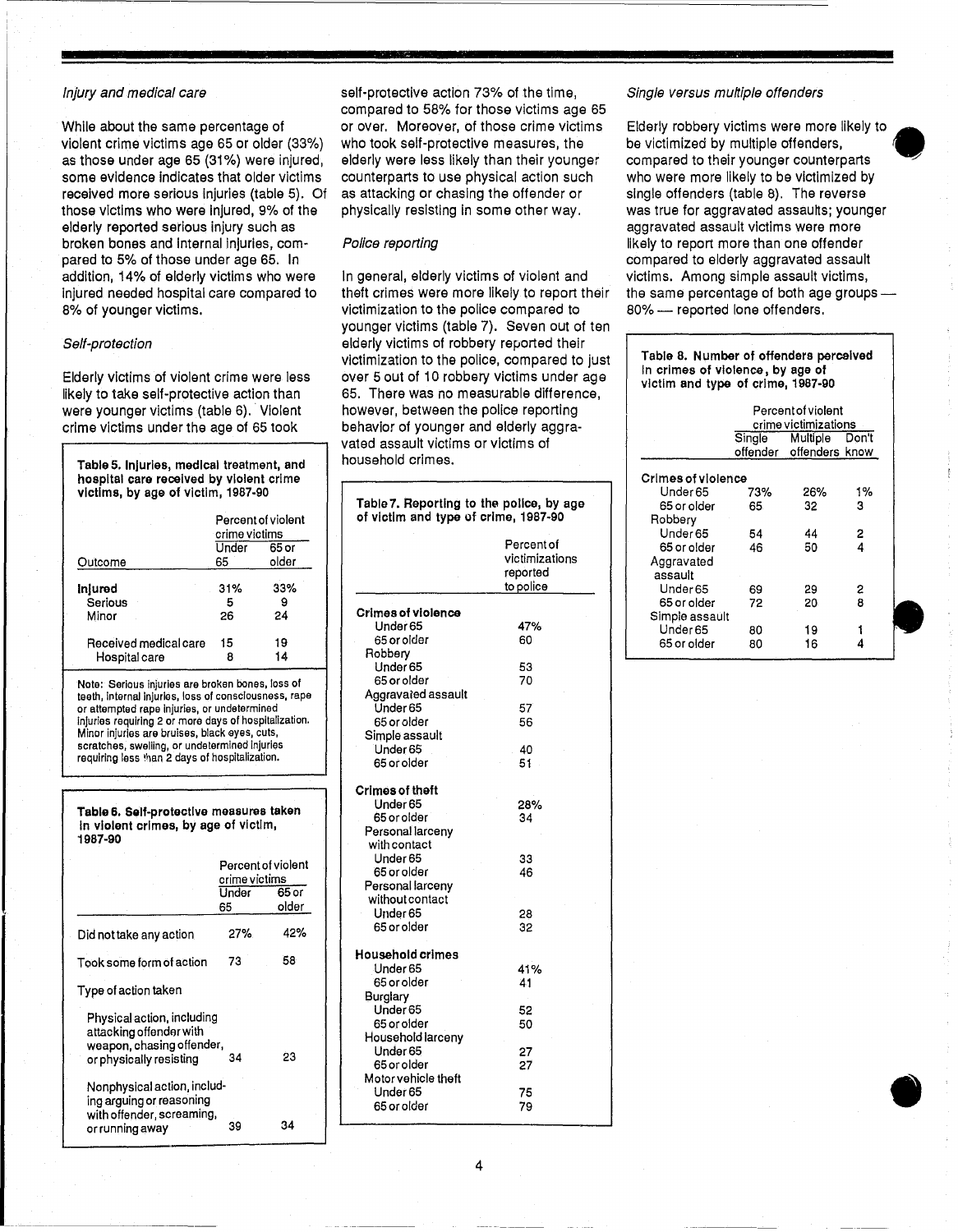#### Characteristics of elderly victims

•

The overall patterns of elderly crime \victimization were similar to those found for the population in general with regard to demographic characteristics such as sex, race, and marital status.

• For crimes of violence and household crimes, elderly males were generally more likely to have higher victimization rates than elderly females {table 9). Elderly women, however, were more likely to be victims of personal larceny with contact such as purse snatching.

• Elderly blacks were more likely than elderly whites to be the victims of crimes of violence and household crimes.

Blacks also had higher rates of victimization than whites for the specific crimes of robbery, personal larceny with contact, burglary, household larceny, and motor vehicle theft. However, rates of personal larceny which did not Involve contact were greater for white residents than comparable rates experienced by black residents.

• Generally, elderly persons who were either separated or divorced had the highest rates of victimization for all types of crime compared to any other marital status category. Elderly victims in the other marital status groups experienced about the same number of household victimizations per 1,000 households. However, among those age 65 or older, married persons were victimized by crimes of violence and

crimes of theft at higher rates than either persons who had never married or persons who were widowed.

Elderly residents residing In cities had the highest rates of victimization for all types of crime, compared to either suburban or rural elderly (table 10). The suburban and rural elderly experienced about the same rates of crimes of violence, but suburban elderly experienced higher rates of personal theft- both with and without contact. However, rural elderly were more likely to experience household crimes in general and burglary in particular, compared to those elderly residing in suburban areas.

Table 9. Average annual victimization rates of persons age 65 or older, by sex, race, and marital status and by type of crime, 1987-90

|                                            |      |         |       |              |         | Number of victimizations per 1,000 persons or households |                |                   |
|--------------------------------------------|------|---------|-------|--------------|---------|----------------------------------------------------------|----------------|-------------------|
|                                            |      |         |       |              |         |                                                          | Marital status |                   |
|                                            |      | Sex     |       | Race         | Never   |                                                          |                | Divorced/         |
|                                            | Male | Female  | White | <b>Black</b> | married | Widowed                                                  | Married        | separated         |
| <b>Crimes of violence</b>                  | 4.9  | 3,4     | 3.6   | 7,6          | 3.0     | 4.2                                                      | 7.6            | 11.3              |
| Robbery                                    | 2.0  | 1.2     | 1.2   | 4.4          | 1.2     | 1.7                                                      | 5.1            | 1.7               |
| Aggravated assault                         | 1.4  | .8      | 1.1   | 1.4          | 8.      | 9.                                                       | 1.5            | 4.8               |
| Simple assault                             | 1.4  | 1,2     | 1.2   | 1.4          | 9.      | 1.4                                                      | $\cdot$ 7      | 4.4               |
| <b>Crimes of theft</b><br>Personal larceny | 19.8 | $-19.4$ | 19.5  | 19.6         | 18.2    | 4.2                                                      | 26.3           | 35.4              |
| with contact<br>Personal larceny           | 1.8  | 3.2     | 2.3   | 5.7          | 1.8     | 2.9                                                      | 6.1            | 6.4               |
| without contact                            | 17.9 | 16.2    | 17.2  | 13.9         | 16.4    | 15.1                                                     | 20.2           | 30.0 <sub>1</sub> |
| Household crimes*                          | 82.2 | 74.3    | 70.9  | 154.1        | 77.6    | 75.1                                                     | 71.1           | 110.4             |
| Burglary                                   | 32.8 | 31.9    | 29.1  | 63.8         | 28.7    | 33.7                                                     | 35.2           | 46.3              |
| Household larceny                          | 41.6 | 37.1    | 36.5  | 71.9         | 41.6    | 35.7                                                     | 34.1           | 37.8              |
| Motor vehicle theft                        | 7.7  | 5.2     | 5.3   | 18.3         | 7.2     | 5.7                                                      | 1.8            | 10.5              |

'Household crimes are categorized by sex, race, and marital status of head of household.

Table 10. Average annual victimization rates of persons age 65 or over, by location of residence, home ownership, and type of crime, 1987-90

|                                  | Number of victimizations<br>per 1,000 persons or households |                       |           |      |        |  |  |
|----------------------------------|-------------------------------------------------------------|-----------------------|-----------|------|--------|--|--|
|                                  |                                                             | Locality of residence |           |      | Tenure |  |  |
|                                  | City                                                        | Suburb                | Rural     | Own  | Rent   |  |  |
| <b>Crimes of violence</b>        | 7.1                                                         | 2.9                   | 2.2       | 3.1  | 7.7    |  |  |
| Robbery                          | 3.5                                                         | .9                    | .4        | 1.1  | 3.6    |  |  |
| Aggravated assault               | 1.4                                                         | .8                    | 1.0       | 1.0  | 1.6    |  |  |
| Simple assault                   | 1.9                                                         | 1.1                   | $\cdot$ 7 | 1.0  | 2.2    |  |  |
| <b>Crimes of theft</b>           | 26.4                                                        | 19.6                  | 11.4      | 17.8 | 26.7   |  |  |
| Personal larceny with contact    | 6.5                                                         | 1.2                   | .4        | 1.9  | 5.5    |  |  |
| Personal larceny without contact | 19.9                                                        | 18.4                  | 10.9      | 16.0 | 21.1   |  |  |
| <b>Household crimes</b>          | 112.6                                                       | 61.2                  | 64.5      | 82.0 | 66.8   |  |  |
| Burglary                         | 42.4                                                        | 25.6                  | 30.7      | 33.6 | 28.3   |  |  |
| Household larceny                | 57.3                                                        | 31.2                  | 31.3      | 42.1 | 30.9   |  |  |
| Motor vehicle theft              | 12.8                                                        | 4.3                   | 2.5       | 6.2  | 7.5    |  |  |

L-\_\_\_\_\_\_\_\_\_\_\_\_\_\_\_\_\_\_\_\_\_\_\_\_\_\_\_\_\_\_\_\_\_\_\_\_\_ \_\_\_ \_ \_\_\_\_ \_\_ \_\_ \_\_\_ \_\_ \_\_ \_ \_\_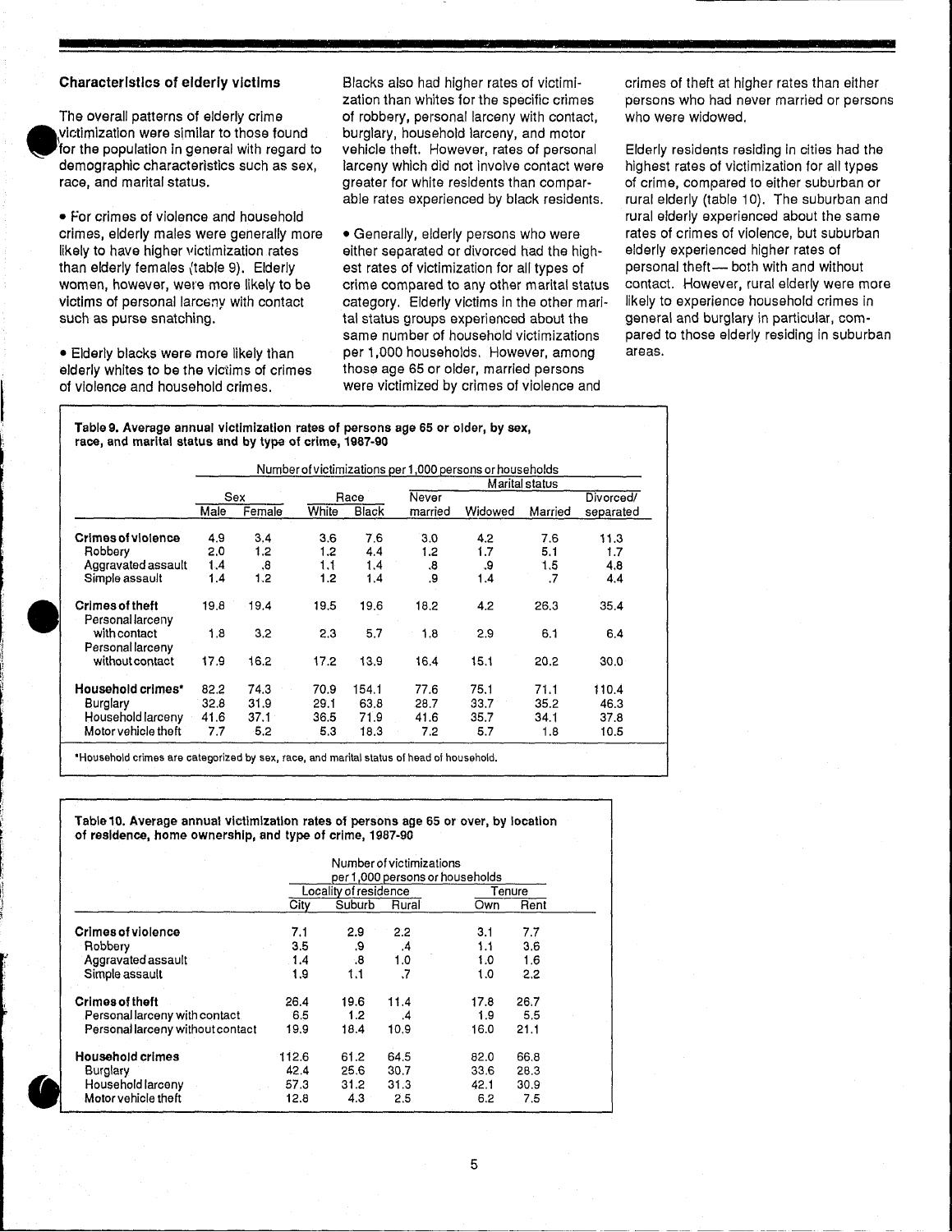Measurable differences In the rates of victimization distinguished homeowners from renters (table 10). In general,

elderly renters were significantly more likely to experience all forms of personal crime including robbery, simple assault,

Table 11. Average annual victimization rates of persons age 65 or older, by family Income and type of crime, 1987-90

|                                            |           |          |            | Number of victimizations per 1,000 persons or households |  |
|--------------------------------------------|-----------|----------|------------|----------------------------------------------------------|--|
|                                            | Less than | \$7,500- | $$15,000-$ | \$25,000                                                 |  |
|                                            | \$7,500   | 14.999   | 24.999     | or more                                                  |  |
| <b>Crimes of violence</b>                  | 12.0      | 8.4      | 6.5        | 6.1                                                      |  |
| Robbery                                    | 4.4       | 2.6      | 1.5        | 3.9                                                      |  |
| Aggravated assault                         | 3.4       | 3.3      | 1.5        | .6                                                       |  |
| Simple assault                             | 3,9       | 2.3      | 3.3        | 1.5                                                      |  |
| <b>Crimes of theft</b><br>Personal larceny | 29.1      | 30.4     | 40.3       | 60.8                                                     |  |
| with contact<br>Personal larceny           | 7.1       | 4.2      | 5.7        | 4.3                                                      |  |
| without contact                            | 22.0      | 26.2     | 34.6       | 56.5                                                     |  |
| <b>Household crimes</b>                    | 76.3      | 70.2     | 81.3       | 96.0 <sub>1</sub>                                        |  |
| Burglary                                   | 37.9      | 29.3     | 30.7       | 34.2                                                     |  |
| Household larceny                          | 35.1      | 35.0     | 43.0       | 51.6                                                     |  |
| Motor vehicle theft                        | 3.3       | 5.8      | 7.5        | 10.2                                                     |  |

Note: Because the distribution of Income was less variable for the elderly, the income categories In this table are somewhat different than those reported In other NCVS publications. It should also be remembered that this measure represents only annual family income, not total assets.

|                                                                                                                                                                                                                                                                                                                     |                          | Number of victimi-<br>2ations per 1,000 |
|---------------------------------------------------------------------------------------------------------------------------------------------------------------------------------------------------------------------------------------------------------------------------------------------------------------------|--------------------------|-----------------------------------------|
|                                                                                                                                                                                                                                                                                                                     | persons or<br>households |                                         |
|                                                                                                                                                                                                                                                                                                                     |                          | $75$ or                                 |
|                                                                                                                                                                                                                                                                                                                     | 65-74                    | older                                   |
| <b>Crimes of violence</b>                                                                                                                                                                                                                                                                                           | 4.7                      | 3.0                                     |
| Rape                                                                                                                                                                                                                                                                                                                | $.1*$                    | $.1*$                                   |
| Robbery                                                                                                                                                                                                                                                                                                             | 1.5                      | 1.6                                     |
| Assault                                                                                                                                                                                                                                                                                                             | 3.0                      | 1.3                                     |
| Aggravated                                                                                                                                                                                                                                                                                                          | 1.3                      | .7                                      |
| Simple                                                                                                                                                                                                                                                                                                              | 1.7                      | 6 <sup>1</sup>                          |
| <b>Crimes of theft</b><br>Personal larceny                                                                                                                                                                                                                                                                          | 22.9                     | 14.2                                    |
| with contact<br>Personal larceny                                                                                                                                                                                                                                                                                    | 2.5                      | 2.8                                     |
| without contact                                                                                                                                                                                                                                                                                                     | 20.4                     | 11.1                                    |
| Average annual<br>population                                                                                                                                                                                                                                                                                        | 17,774,054 11,351,210    |                                         |
| Household crimes <sup>"</sup>                                                                                                                                                                                                                                                                                       | 85.4                     | 68.9                                    |
| Burglary                                                                                                                                                                                                                                                                                                            | 33.7                     | 30.5                                    |
| Household larceny                                                                                                                                                                                                                                                                                                   | 43.2                     | 34.4                                    |
| Motor vehicle theft                                                                                                                                                                                                                                                                                                 | 8.4                      | 4.0                                     |
| Average annual num-<br>ber of households                                                                                                                                                                                                                                                                            | 11,557,918 8,245,427     |                                         |
| Note: The victimization rates are the annual average<br>of the number of victimizations for 1987-90 per 1,000<br>persons or households in that age group. Detail may<br>not add to total because of rounding.<br>* Estimate is based on about 10 or fewer cases.<br>Household crimes are categorized by age of head |                          |                                         |

of household.

#### Table 12. Average annual victimization rates, by age of victim and type of crime, 1987-90

and both types of personal theft. However, elderly homeowners were more likely than renters to become victims of household crime.

The elderly with incomes under \$7,500, were generally more likely to experience crimes of violence than those elderly with higher family incomes (table 11). Conversely, those elderly with the highest family income (\$25,000 or more) were more likely to experience a personal crime of theft or a household crime.

Many of the demographic variables discussed above are related to each other. For example, an individual's education is almost certainly related to his or her Income. In addition, Income may also be related to marital status and to place of residence, which, In turn, affects vulnerability to crime.

#### Victimization rates for those age 75 or older

A variety of differences in victimization patterns occurs when the elderly age group is divided into two groups: 65 to 74 and 75 or older. A number of factors that NCVS does not measure- such as lifestyle, mobility, and ability to recall the • details of a victimization- may be related to these differences.

Overall, those 75 or older experienced lower rates of victimization for crimes of violence, crimes of theft, and household crimes compared to those between the ages 65 and 74. There were no significant differences, however, between these two age groups for the specific victimization rates of robbery, aggravated assault, personal larceny with contact, and burglary (table 12).

Persons under age 75 experienced higher rates of victimization than persons age 75 or older, regardless of sex, race, marital status, or family income. When examined within demographic categories, rates for persons 75 or older generally reflected patterns observed for persons age 65 to 74. For example, males age 75 or older were more likely to experience crimes of violence and household crimes than females. However, females age 75 or older were just as likely as therr male counterparts to experience a personal theft (table 13). •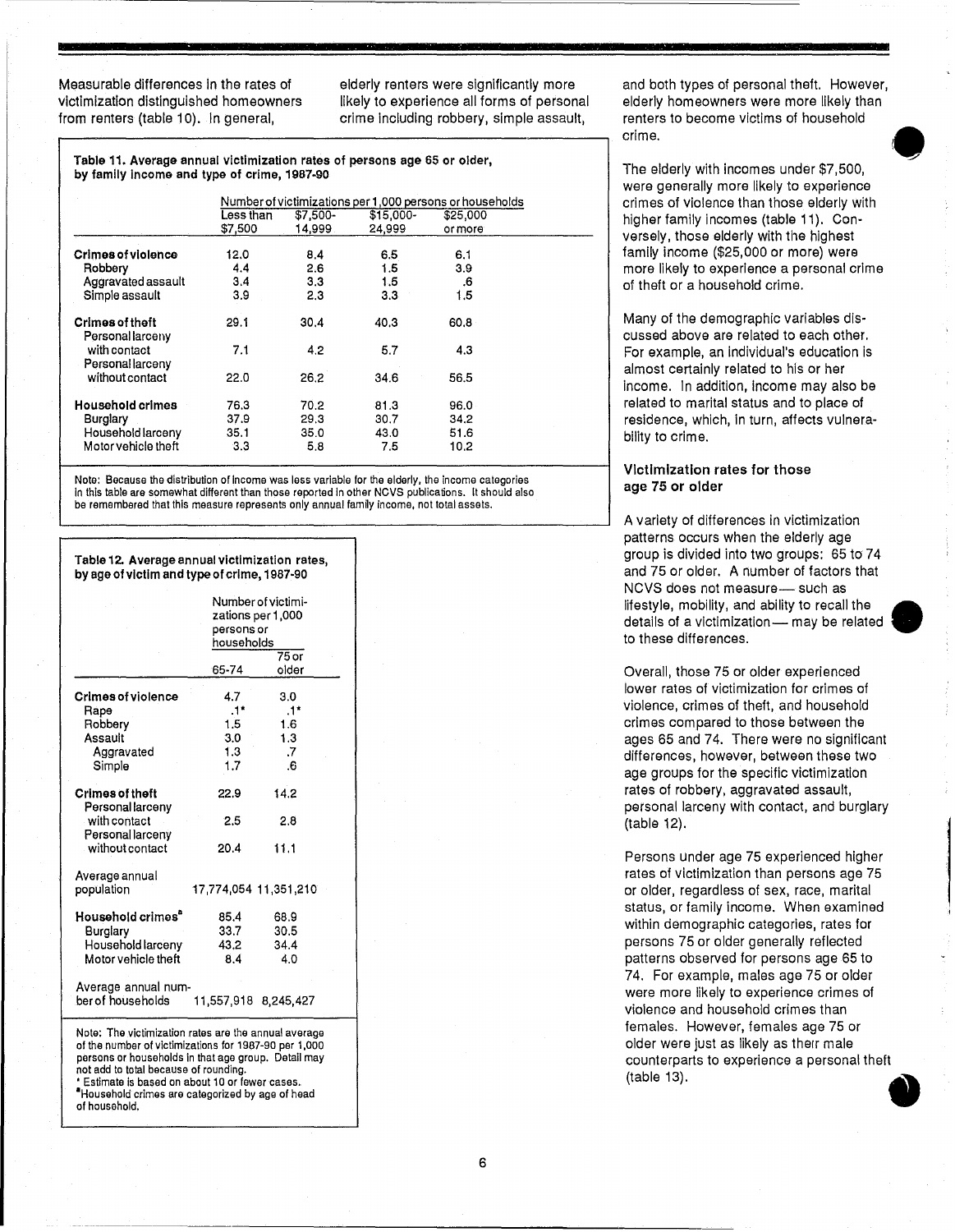**-** • Black Individuals age 75 or older had an increased risk of being the victims of violent and household crime, but the same risk as whites of experiencing a personal heft.

•

• Similar to those between the ages of 65 and 74, those age 75 or older were more likely to be the victims of all types of crime if they Were divorced or separated than if they were married or widowed.

• Similar to the population under age 75, among the elderly age 75 or older, those who had lower family Incomes were more likely than persons with higher Incomes to experience a crime of violence and less likely to experience both personal theft and household crime.

**\*** 

**SA"i** 

• For the more serious injuries, the percentage of violent crime victims In both the older age groups were not significantly

Table 13. Average annual victimization rates of persons age 65 to 74 and 75 or older for crimes of violence, crimes of theft, and household crimes

|                    |       |                    |                 |      | Number of victimizations per 1,000 persons or households |                  |  |
|--------------------|-------|--------------------|-----------------|------|----------------------------------------------------------|------------------|--|
|                    |       | Crimes of violence | Crimes of theft |      |                                                          | Household crimes |  |
|                    | 65-74 | $75 +$             | 65-74           | 75+  | 65-74                                                    | 75–              |  |
| Sex                |       |                    |                 |      |                                                          |                  |  |
| Male               | 5.2   | 4.4                | 22.4            | 14.8 | 86.9                                                     | 73.1             |  |
| Female             | 4.2   | 2.2                | 23.4            | 13.9 | 82.9                                                     | 65.6             |  |
| Race               |       |                    |                 |      |                                                          |                  |  |
| White              | 4,2   | 2.6                | 23.1            | 14.2 | 77.6                                                     | 61.4             |  |
| Black              | 13.9  | 6.5                | 36.7            | 16.1 | 156.8                                                    | 149.6            |  |
| Marital status     |       |                    |                 |      |                                                          |                  |  |
| Married            | 3.3   | 2.2                | 20.5            | 12.9 | 82.7                                                     | 66.5             |  |
| Widowed            | 5.6   | 3.1                | 24.6            | 13.0 | 83.3                                                     | 68.5             |  |
| Never married      | 8.1   | 7.0                | 30.8            | 20.2 | 73.3                                                     | 67.7             |  |
| Divorced/separated | 13.1  | 6,2                | 34.9            | 36,5 | 116.6                                                    | 92.2             |  |
| Family income      |       |                    |                 |      |                                                          |                  |  |
| Less than $$7,500$ | 9.7   | 3.3                | 19.1            | 12.0 | 83.3                                                     | 70.7             |  |
| \$7,500-\$14,999   | 4.5   | 4.1                | 18.2            | 12.0 | 49.4                                                     | 64.6             |  |
| \$15,000-\$24,999  | 3.6   | 2.2                | 21.1            | 15.9 | 86.5                                                     | 70.6             |  |
| \$25,000 or over   | 3.2   | 1.7                | 30.6            | 20.9 | 78.5                                                     | 78.6             |  |

different. Thirteen percent of violent crime victims between the ages of 65 and 74 and those age 75 or older were hospitalized for at least 2 days because of their Injuries.

• The piaces where elderly victims were likely to experience violent crime varied for the two age groups: 65 to 74 and 75 or older. For the overall category of violent crimes and for the specific crimes of robbery and assault, victims age 75 or older were more likely to be victimized at home than elsewhere, while those between the ages of 65 and 74 were more likely to be victimized on the street (table 15). A higher percentage of those age 75 or older were victims of violent crime In commercial or public establishments, compared to those age 65 to 74.

#### Homicide victimizations

The patterns observed in rates of homicide victimization across the age groups were similar to those found for crime victimization in general. The elderly were significantly less likely to become the victims of homicide than were those In the youngest age groups. Characteristics of elderly homicide victimization resembled those of victimization of the elderly in general as well.

.~--.------.

hospital care received by violent crime Victims, by age of victim, 1987-90

|                             | Percent of victims<br>of violent crime |                |                             |
|-----------------------------|----------------------------------------|----------------|-----------------------------|
| Outcome of<br>victimization | 65-74                                  | 75 or<br>older |                             |
| Inlured<br>Serious          | 33%<br>8                               | 37%<br>11      | Crimes of violence<br>65-74 |
| Minor                       | 25                                     | 26             | 75 or older<br>Robbery      |
| Received medical care       | 19                                     | 18             | 65-74                       |
| Hospital care               | 13                                     | 13             | 75 or older<br>Assault      |

**•** 

Table 14. Injuries, medical treatment, and Table 15. Place where violent crime occurred, by age of victim<br>hospital care received by violent crime show and type of crime, 1987-90

| victims, by age or victim, 1967-90 |                           |                                        |                        |       |            | Percent of victims of violent crime |                     |                                                    |                |
|------------------------------------|---------------------------|----------------------------------------|------------------------|-------|------------|-------------------------------------|---------------------|----------------------------------------------------|----------------|
| Outcome of<br>victimization        | of violent crime<br>65-74 | Percent of victims<br>$75$ or<br>older |                        | Total | At<br>home | Near<br>home                        | On<br>the<br>street | In commer-<br>cial or public<br>establish-<br>ment | Else-<br>where |
| <b>Injured</b>                     | 33%                       | 37%                                    | Crimes of violence     |       |            |                                     |                     |                                                    |                |
| Serious                            | 8                         | 11                                     | 65-74                  | 100%  | 22%        | 29%                                 | 33%                 | 8%                                                 | 9%             |
| Minor                              | 25                        | 26                                     | 75 or older<br>Robbery | 100   | 33         | 28                                  | 25                  | 14                                                 | 11             |
| Received medical care              | 19                        | 18                                     | 65-74                  | 100   | 14         | 27                                  | 40                  |                                                    | 12             |
| Hospital care                      | 13                        | 13                                     | 75 or older<br>Assault | 100   | 29         | 13                                  | 31                  | 21                                                 | 6              |
|                                    |                           |                                        | 65-74                  | 100   | 24         | 30                                  | 29                  | 15                                                 | 8              |
|                                    |                           |                                        | 75 or older            | 100   | 37         | 23                                  | 17                  | 6                                                  | 17             |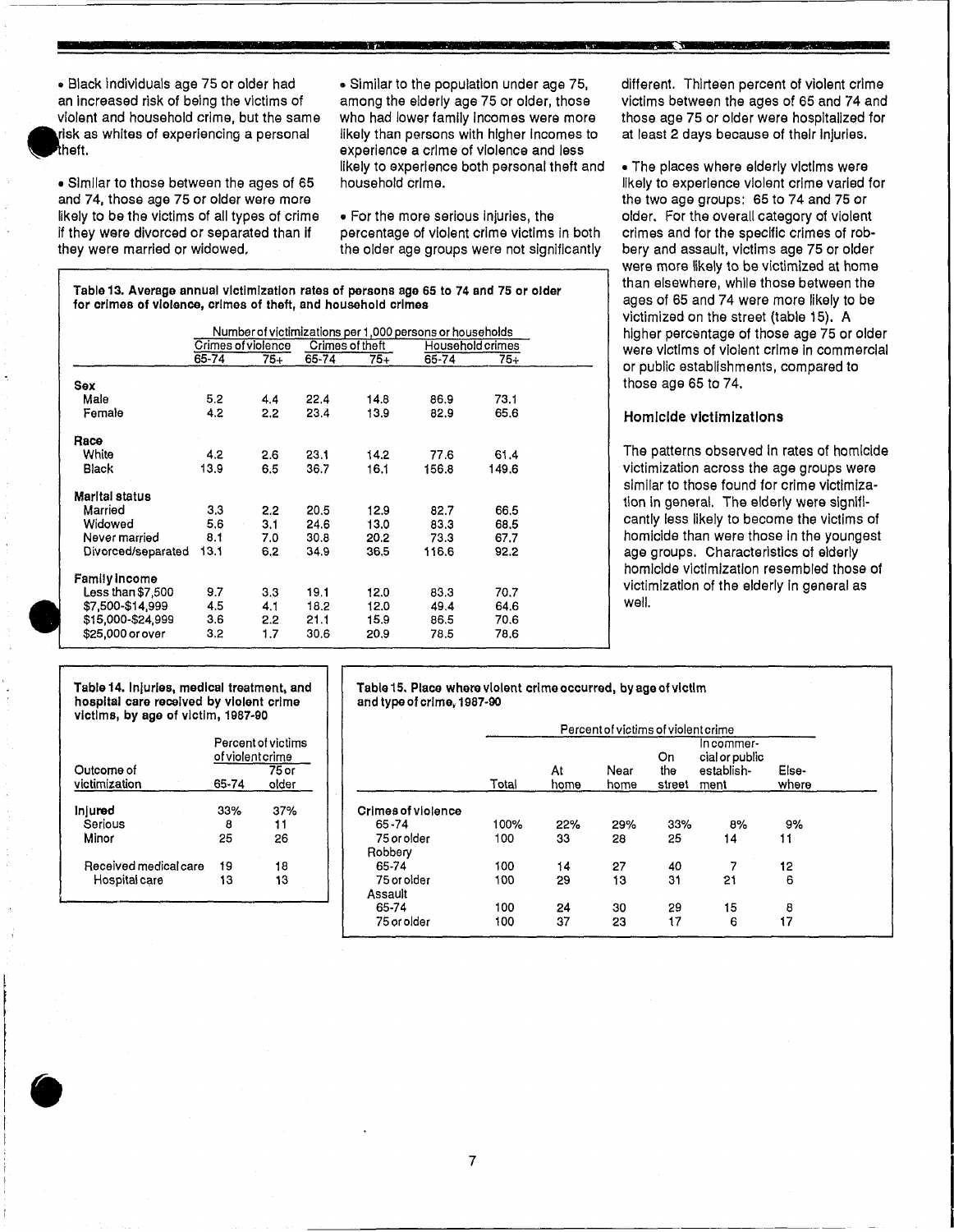The elderly were as likely to be killed by an acquaintance or a relative as they were to be killed by a stranger (table 16). In contrast, persons in younger age cohorts were more likely to be killed by an acquaintance than either a relative or a stranger.

Of those elderly killed, proportionately more were likely to be killed during a felony situation, compared to victims In younger age groups for whom homicide victim-Ization was more likely to occur during an argument or fight (table 17).

Striking similarities can be observed when homicide victimization patterns amorg the elderly are compared to the non-lethal crime victimization patterns of the elderly. Elderly victims of crime are particularly VUlnerable to violent crime committed by a stranger for economic gain.

Table 16. Average annual homicide rates, by age of victim and victim/ offender relationship, 1980-87

|           |     | Average annual number of homi-<br>cides per 100,000 persons when the<br>victim/offender relationship was: |     |
|-----------|-----|-----------------------------------------------------------------------------------------------------------|-----|
|           |     | Family Acquaintance Stranger                                                                              |     |
| Age       |     |                                                                                                           |     |
| $0 - 34$  | 2.5 | 7.2                                                                                                       | 2.8 |
| $35 - 54$ | 2.0 | 4.0                                                                                                       | 1.7 |
| 55-64     | 1.9 | 2.6                                                                                                       | 1.5 |
| 65+       | 1.0 | 1.1                                                                                                       | 1.0 |
|           |     |                                                                                                           |     |

Table 17. Average annual homicide rates, by age of victim and precipitating circumstances, 1980-87

| Average annual number of homi-<br>cides per 100,000 persons where<br>the incident occurred in: |            |           |           |  |  |
|------------------------------------------------------------------------------------------------|------------|-----------|-----------|--|--|
|                                                                                                | Conflict   | Felony    | Other     |  |  |
| Age<br>$0 - 34$                                                                                | 5.9        | .7        | 2.4       |  |  |
| 35-54<br>55-64                                                                                 | 6.5<br>2.1 | .7<br>1.5 | 2.5<br>8. |  |  |
| 65+                                                                                            | .9         | 1.7       | .6        |  |  |

All conclusions about crime against the elderly should be interpreted against a background of relatively low victimization rates. Although the elderly were more likely to be killed by strangers than by someone whom they knew, they were less likely to be killed by strangers than were other U.S. residents. Part of the reason that the elderly had the lowest rate of criminal victimization of all age groups may come from their way of life. For example, as the elderly are more likely to live alone as widows or widowers, they have reduced contacts with acquaintances and relatives who account for many of the victimizations of younger people.

#### Methodology

The tables in this report include National Crime Victimization Survey (NCVS) data from 1987 to 1990. The NCVS obtains Information about crimes, including incidents not reported to the police, from a continuous, nationally representative sample of households in the United States. This includes persons living in group quarters, such as dormitories, rooming houses, and religious group dwellings. Groups not included were crew members of merchant vessels, Armed Forces personnel living In military barracks, and institutionalized persons, such as correctional facility inmates. Similarly, U.S. citizens residing abroad and foreign visitors to this country were excluded. With these exceptions, Individuals age 12 or older living in units designated for the sample were eligible to be interviewed. The NCVS measures crimes of violence (rape, robbery, aggravated assault, and simple assault), crimes of theft (personal larceny with and without contact), and household crimes (burglary, household larceny, and motor vehicle theft). The survey does not include murder, kidnaping, commercial crimes, and Incidents that the victim may not recognize as crimes, such as fraud or con games.

#### Age

Because there are no universally recognized criteria for defining elderly, the cutoff at age 65 was used to be consistent with past public policy and research. Also Included In this report, however, are comparisons of those age 65 to 74 with those

in the older age category of 75 or older. It should be remembered that institutionalized elderly were excluded from this sample.

#### Calculation of rates

The rates in this report are annual average rates for 1987-90. The numerator (x) of a given rate is the sum of the crimes that occurred each year from 1987 through 1990 for each respective age group; the denominator (y) Is the sum of the annual population totals for these same years and age groups. **•** 

#### Application of standard errors

The results presented in this report were tested to determine whether or not the observed differences between groups were statistically significant. Most comparisons passed a hypothesis test at the .05 level of statistical significance (or the 95 percent confidence level) meaning that the estimated difference between comparisons was greater than twice the standard error of that difference. However, some comparisons were significant at the 90 percent confidence level only. These comparisons are qualified by phrases such as "some what" or "some evidence of a difference." Comparisons which failed the 90% hypothesis test were not considered statistically significant and, therefore, were not discussed in this report.

Even though the data in this report were collected over several years, some estimates were based on a relatively small number of sample cases, particularly for those 75-or-older victims in certain demographic groups. The data tables note when estimates are based on 10 or fewer sample cases. Because standard errors cannot be accurately computed for such estimates, it is inadvisable to compare them to other estimates. Further, caution should be used when comparing estimates not discussed in the text, since seemingly large differences may not be statistically significant at the 95 percent or even the 90 percent confidence level.

**•**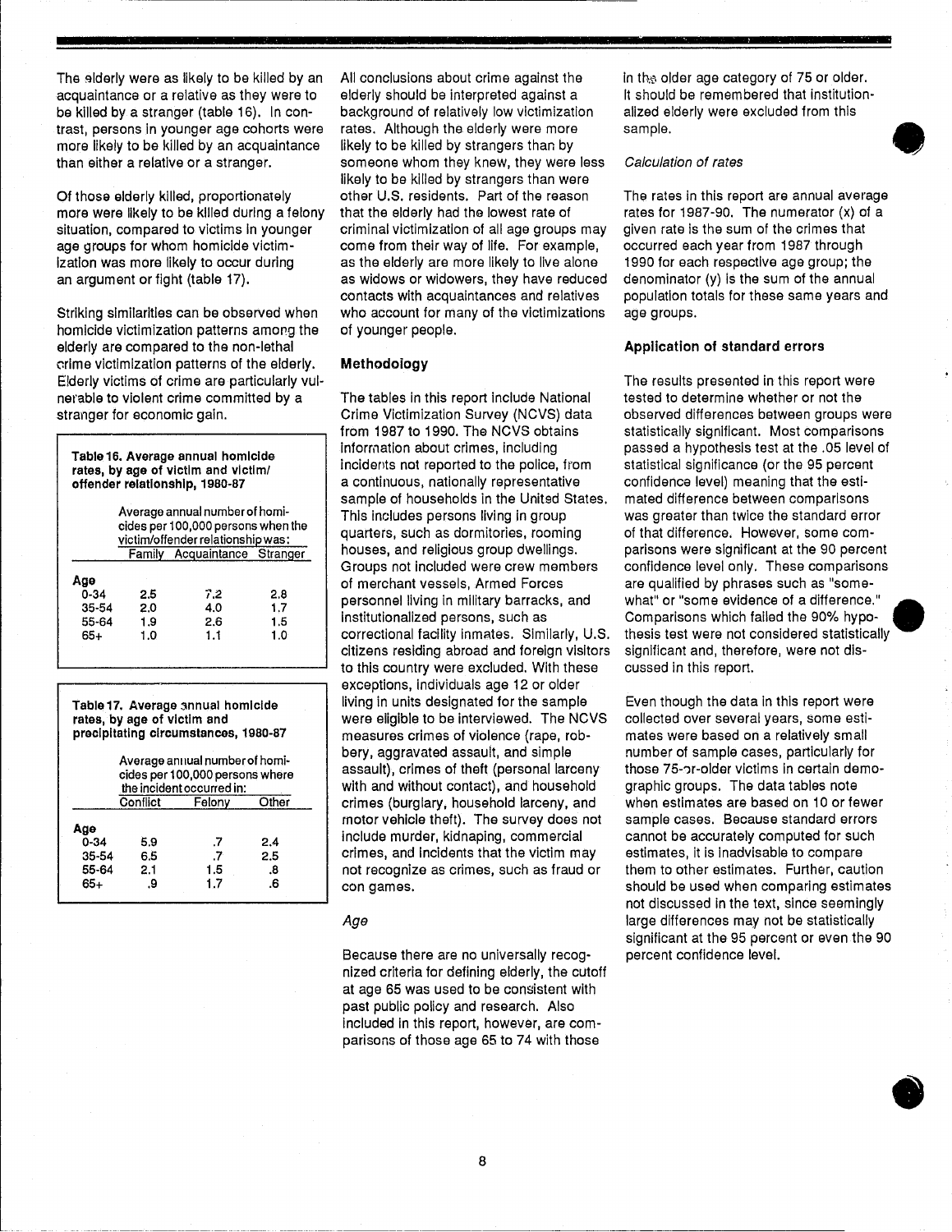#### **Homicide rates**

I

I  $\mathbf{r}$ 

I I L

ا<br>ا

The homicide rates in this report are from he Comparative Homicide File (CHF) for ~.. 1980-87.\* The CHF was computed from the Supplemental Homicide Report data tapes provided by the FBI. Using weighting and adjustment procedures. relationship by event-specific homicide rates were calculated as follows:

((liP) X 100,000)/8

where  $I =$  the total number of weighted and adjusted Incidents of murder and nonnegligent manslaughter of a specific type for each age group and  $P =$  the total population of each age group. The division by eight Indicates that the rates were calculated over the entire 1980-87 time period and then reexpressed on a per year basis. Because homicide, particularly among older individuals, is a relatively rare event, this procedure was used to reduce the influence of random aberrations in year-to-year estimates, in addition to the possible unreliability of rates based on low frequencies.

#### **References**

•

Williams, K.R. and R. Flewelling, "Family, acquaintance, and stranger homicide: Alternative procedures for rate calculations," Criminology (1987) 25:543-560.

Williams, K.R. and R. Flewelling, "The social production of crimina! homicide: A comparative study of disaggregated rates in American cities," American Sociological Review (1989) 53:421-431.

'The CHF was developed at the University of New Hampshire unde» a grant from the National Institute of Justice #851JCC0030. For more detailed information on rate calculation procedures see Williams and Flewelling (1987, 1988).

The Bureau of Justice Statistics Is a component of the Office of Justice Programs which also includes the Bureau of Justice Assistance, the National Institute of Justice, the Office of Juvenile Justice and Delinquency Prevention, and the Office of Victims of Crime.

Bureau of Justice Statistics Bulletins are prepared by BJS staff. This report was prepared and written by Ronet Bachman with assistance from Marshall M. DeBerry, Jr., under the supervision of Patsy A. Klaus. Tina Dorsey was the production editor and prepared the final version of this report. Jayne Pugh produced the version for printing under the supervision of Marilyn Marbrook. Editorial assistance was offered by Tom Hester, Steven K. Smith, and Lawrence A. Greenfeld.

October 1992, NCJ-138330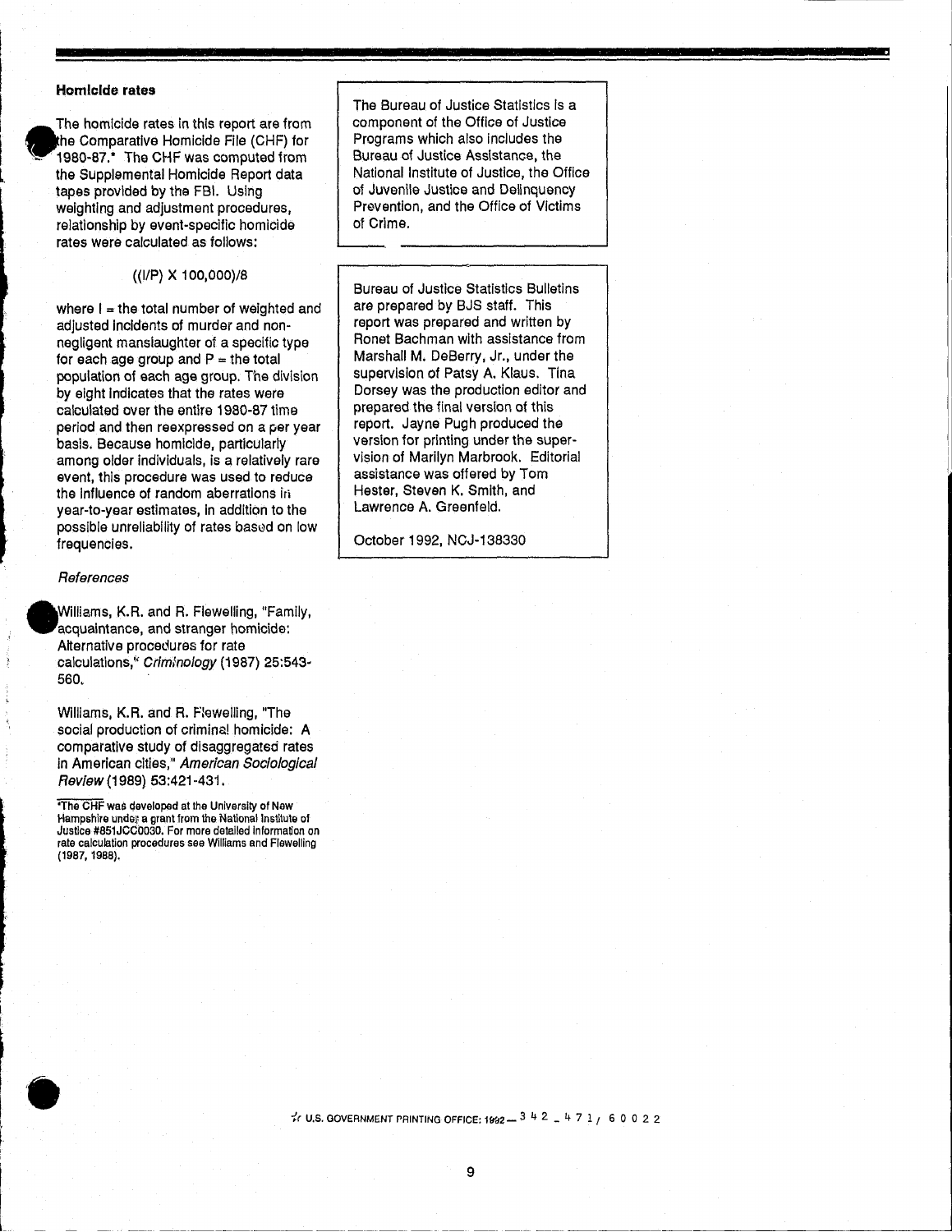# **Selected Bureau of Justice Statistics Publications on CD-ROM**

The National Economic, Social, and Environmental Data Bank (NESE-DB) CD-ROM, produced by the U.S. Department of Commerce, is a comprehensive electronic information source focusing on the U.S. economy, society, and environment.

NESE-DB presents the full text of many of the Federal Government's most popular publications on CD-ROM, including The Economic Report of the President, Toxics in the Community, Health Statistics U.S., and Digest of Educational Statistics. The following publications from the **Bureau of Justice Statistics** (8JS) are also included:

- **E** Criminal Victimization in the U.S., 1990 (text and tables)
- **EXEC** Capital Punishment, 1990 (text)
- **E** Crime and the Nation's Households, 1990 (text)
- **Drugs and Jail Inmates, 1989 (text)**
- **E** Felony Sentences in State Courts, 1988 (text)
- **Female Victims of Violent Crime (text)**
- **Jail Inmates, 1990 (text)**
- **Prisoners in 1990 (text)**
- **Profile of Jail Inmates (text)**
- **Probation and Parole, 1990 (text)**
- **School Crime (text)**
- **Women in Prison (text)**

The CD-ROM includes ASCII text, Lotus tables, and updated Browse software. It can be used on any IBM-compatible PC with at least 640K of memory, an ISO 9660 (standard) CD-ROM reader, and Microsoft CD-ROM extensions (version 2.0 or higher).

The NESE-DB CD-ROM can be purchased from the BJS Clearinghouse for \$15. For more information, call 1-800-732-3277.

|                                | To order your copy of the NESE-DB CD-ROM, please send a check or money order for \$15 made out to the BJS Clearinghouse to P.O. Box |
|--------------------------------|-------------------------------------------------------------------------------------------------------------------------------------|
| 6000, 2B, Rockville, MD 20850. |                                                                                                                                     |

You may also purchase the CD-ROM by using VISA.or MasterCard. Please include type of card, card numbar, card holder's name and address, and expiration date for processing. Credit Card Type and Number \_\_\_\_\_\_\_\_\_\_\_ \_ Expiration Date \_\_\_\_\_ \_

Name and Address of Card Holder \_\_\_\_\_\_\_\_\_\_\_\_\_\_\_\_\_\_\_\_\_ \_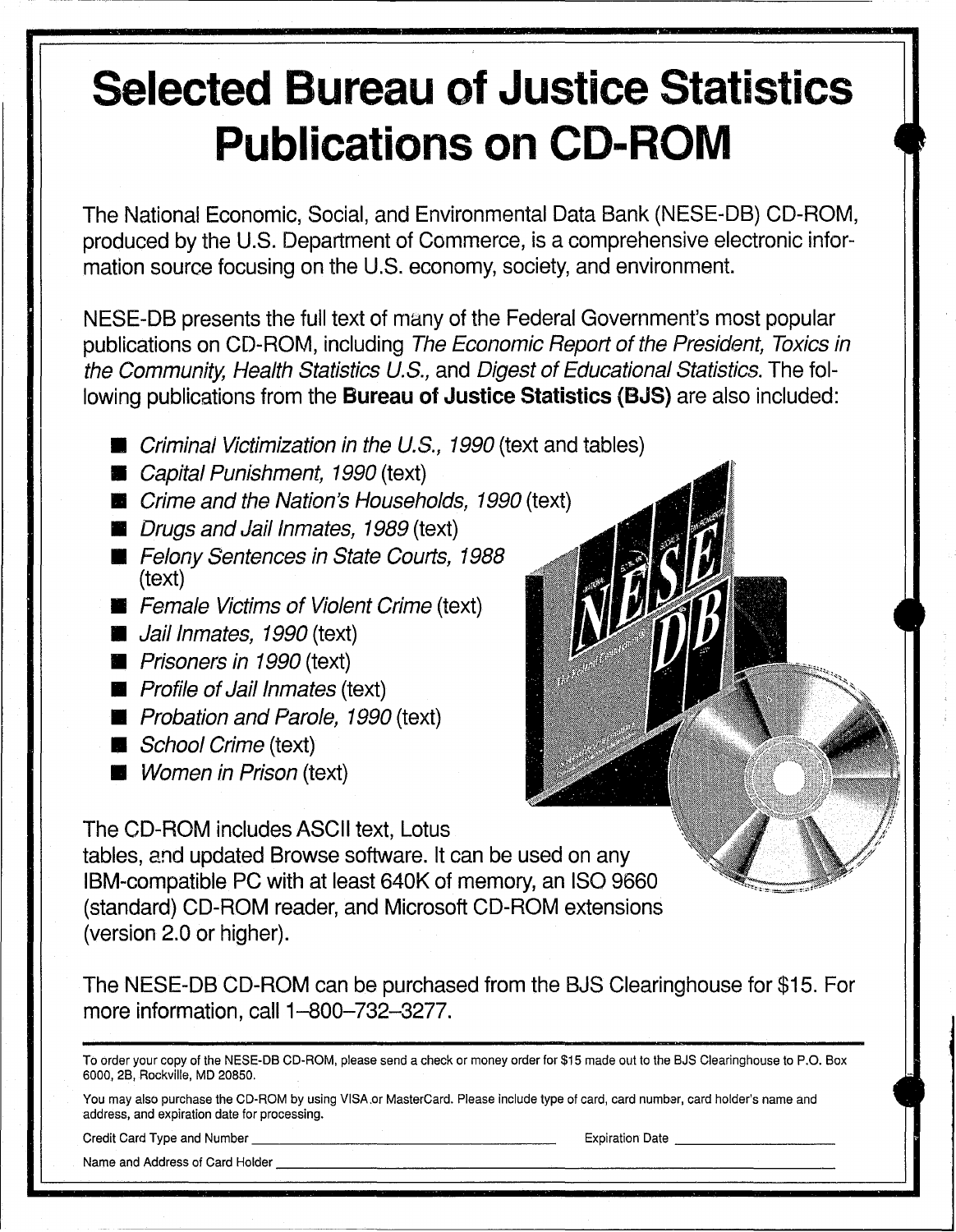#### Bureau of Justice Statistics BJS technical reports reports

#### See order form on last page levised November 1992)

 $c$ all toll-free 800-732-3277 to order BJS reports, to be added to one of the BJS mailing lists, or to speak to a reference specialist in statistics at the Bureau of Justice St1tistics Clearinghouse, National CI ;rninal Justice Reference Service, Box 6000, Rockville, MD 20850. For drugs and crime data, call the Drugs & Crime Data Center & Clearinghouse, 1600 Research Blvd., Rockville, MD 20850, toll-free 800-666-3332.

- BJS maintains these mailing lists:
- Law enforcement reports
- Drugs and crime data
- Justice expenditure and employment
- National Crime Victimization Survey
- Corrections
- Courts

• Privacy and security of criminal histories and criminal justice information policy

• Federal statistics

• BJS bulletins and special reports • Sourcebook of Criminal Justice Statistics (annual)

Single copies of reports are free; use NCJ number to order. Postage and handling are charged for bulk orders of single reports. For single copies of multiple titles, up to 10 titles are free; 11-40 titles \$10; more than 40, \$20; libraries call for special rates.

Public-use tapes of BJS data sets and other criminal justice data are available from the National Archiveof Ciiminal Justice Data (formerly CJAIN), P.O. Box 1248, Ann Arbor, MI 48106 (toll-free 800-999-0960).

#### ational Crime Victimization urvey

- Criminal victimization in the U.S.: 1990 (final), NCJ-134126, 2/92 1973-88 trends, NCJ-129392, 7/91 1989 (final), NCJ-129391, 6/91
- Crime victimization in city, suburban,<br> and rural areas, NCJ-135943, 6/92<br>School crime, NCJ-131645, 9/91<br>Teenage victims, NCJ-128129, 5/91 Female victims of violent crime,<br>NCJ-126826, 1/91
- The Nation's two crime measures: Uniform Crime Reports and the National Crime Survey, NCJ-122705, 4/90
- Redesign of the National Crime Survey, NCJ-111457,3/89
- The seasonality of crime victimization, NCJ-l11033, 6/88
- **BJS** bulletins

•

 $\epsilon$ 

•

Criminal Victimization 1991, NCJ-136947, 10/92

Crime and the Nation's households, 1990,

NCJ-136950, 7/92<br>The crime of rape, NCJ-96777, 3/85<br>Household burglary, NCJ-96021, 1/85<br>Measuring crime, NCJ-75710, 2/81

BJS special reports Elderly victims, NCJ-138330, 10/92 Handgun crime victims, NCJ-123559, 7/90 Black victims, NCJ-122562, 4/90<br>Hispanic victims, NCJ-120507, 1/90

Hispanic victims, NCJ-120507, 1/90<br>The redesigned National Crime Survey:<br>
Selected new data, NCJ-114746, 1/89<br>
Motor vehicle theft, NCJ-109978, 3/88<br>
Elderly victims, NCJ-107676, 11/87<br>
Violent crime trends, NCJ-107217, 11

The use of weapons In committing crimes, NCJ-99643, 1/86

- Reporting crimes to the police, NCJ-99432, 12/85
- The economic cost of crime to victims, NCJ-93450, 4/84

- New directions for NCS, NCJ-115571, 3/89 Series crimes: Report of a field test, NCJ·l04615,4/87
- Crime and older Americans Information package, NCJ-l04569, 5/87, \$10
- Victimization and fear of crime: World perspectives, NCJ-93872, 1/85, \$9.15
- The National Crime Survey: Working papers, Current and historical perspectives, vol. I,
- NCJ-75374,8/82
- Methodology studies, vol. II, NCJ-90307, 12/84

#### **Corrections**

- BJS bulletins and special reports Capital punishment 1991, NCJ-136946, 10/92
- Drug enforcement and treatment in prisons, 1990, NCJ-134724, 7/92 Prisoners In 1991, NCJ-134729, 5/92
- 
- Women in prison, NCJ-127991, 4/91<br>Violent State prison Inmates and their<br>- victims, NCJ-124133, 7/90<br>Prison rule violators, NCJ-120344, 12/89
- 
- 
- Recidivism of prisoners released in 1983,<br>NCJ-116261, 4/89<br>Drug use and crime: State prison inmate<br>survey, 1986, NCJ-111940, 7/88<br>Time served in prison and on parole, 1984,<br>NCJ-108544, 12/87<br>Profille of State prison inmate
- 
- Imprisonment In four countries,
- 
- NCJ·l03967,2/87 Populatioli density In State prisons,
- NCJ-l03204,12/86 Prisoners at midyear 1992 (press release),
- NCJ-138541,10/92 Correctional populations in the United
- States: 1990, NCJ-134946, 7/92
- 1989, NCJ-130445, 10/91
- Census of State and Federal correctional facilities, 1990, NCJ·137003, 6/92
- 
- Prisons and prisoners in the United States, NCJ·137002, 4/92
- National Corrections Reporting Program: 1989, NCJ-138222, 11/92 1988, NCJ·134929, 4/92
- 1987, NCJ-134928, 4/92 1986, NCJ·132291, 2/92
- State and Federal institutions, 1926-86; Race of prisoners admitted, NCJ-125618,
- 6/91 Historical statistics on prisoners, NCJ-ll1098,6/88
- Census of jails and survey of jail inmates
- 
- BJS bulletins and special reports Drunk driving: 1989 Survey of Inmates of Local Jails, NCJ-134728, 9/92 Jail Inmates, 1991, NCJ-134726, 6/92 Women In Jail, 1989, NCJ-134732, 3/92
- Drugs and jail Inmates, NCJ·130836, 8/91 Jail Inmates, 1990, NCJ·129756, 6191 Profile of jail Inmates, 1989, NCJ-129097,4/91
- 
- Jail Inmates, 1989, NCJ-123264, 6/90 Population density In local Jails, 1988,
- NCJ-122299,3/90 Census of local Jails, 1988, NCJ·121101,2/90
- Census of local Jails, 1988: Summary and methodology, vol. I,
- NCJ-127992,3/91
- Data for Individual Jails In the Northeast, Midwest, South, West, vols. II-V, NCJ-130759-130762,9/91
- Census of local Jails, 1983: Selected findings, methodology, summary tables, vol. V, NCJ-112795, 11/88

#### Probation and parole

BJS bulletins and special reports Probation and parole: 1990, NCJ·133285, 11/91 1989, NCJ·125833, 11/90 Recidivism of young parolees, NCJ·l04916,5/87

#### Juvenile corrections

- Children In custody: Census of public and private Juvenile detention, correctional, and shelter facilities, 1975·85, NCJ-114065,
- 6/89 Survey of youth In custody, 1987 (special report), NC,J·113365, 9/88

#### Expenditure and employment

Law Enforcement Management and Administrative Statistics LEMAS, 1990: Data for Individual agencies with 100 or more officers. NCJ·134436.

Drug enforcement by police and sheriffs' departments, 1990, NCJ-134505, 5/92 State and local police departments, 1990. NCJ·133284,12/91 Sheriffs' departments, 1990, NCJ·133283.

Police departments in large cities, 1987.

State drug resources: 1992 national directory, NCJ·134375, 5/92 Catalog of selected Federal publications on Illegal drug and alcohol abuse, NCJ·1325g2,10/91 Federal drug data for national policy, NCJ·122715,4/90 Federal justice statistics

Federal criminal case processing, 1980·90, with preliminary data for 1991,

Compendium of Federal justice statistics:

Federal sentencing in transition, 1986·90, NCJ-134727,6/92 Immigration offenses, NCJ-124546, 8/90 Federal criminal cases, 1980·87,

Drug law violators, 1980-86, NCJ-111763, 6/88 Pretrial release and detention: The Ball Reform Act of 1984, NCJ·l09929. 2188

BJS bulletins and special reports Patterns of robbery and burglary in 9 States, 1984·88. NCJ·137368. 11/92 Forgery and fraud-related offenses

in 6 States, 1983·88, NCJ-132445, 1/92 BJS telephone contacts, '91, NCJ·130133, 7/91 Tracking offenders, 1988, NCJ-129861. 6/91 International crime rates, NCJ-110776, 5/88

Jan. '92, NCJ-133097, 12/91<br>Sourcebook of criminal justice statistics,

State justice sourcebook of statistics and exace jashee search.com<br>research. NCJ-137991, 9/92<br>BJS application information. FY 1992

BJS application information, FY 1992 programs, NCJ·134644, 3/92 Perestroika and the Procuracy: The chang-Ing role of the prosecutor's office in the former USSR (BJS discussion paper).

BJS data report, 1989, NCJ-121514, 1/91<br>Publications of BJS, 1985-89:<br>Microfiche library, PRO30014, 5/90, \$190<br>Bibliography, TBO030013, 5/90, \$17.50<br>Publications of BJS, 1971-84:<br>Microfiche library, PRO30012, 10/86, \$203<br>B

1990 directory of automated criminal justice information systems, Vol. 1, Corrections, \$10.60; 2, Courts, \$11.50; 3, Law enforce· ment, Iree; 4, Probation and parole, \$11.50; 5, Prosecution, \$11.50; NCJ·122226-30,

Report to the Nation on crime and iustice: Second edillon, NCJ·l05506. 6/88 Technical appendix. NCJ·112011, 8/88

**See order form on last page** 

Violent crime In the United States, NCJ·127855,3/91

The Federal civil justice system (8JS bulletin), NCJ·104769, 8187 Federal offenses and offenders

Profile of State and local law enforcement agencies, 1987, NCJ-113949, 3/89 Drugs & crime: 800·666·3332

BJS bulletins and special reporls

NCJ·119220. 8/89

Drugs and crime facts: 1991, NCJ·134371, 9/92 1990. NCJ-128662, 8/91

NCJ-136945, 9192

BJS special reports

General

BJS national update; Oct. '92, NCJ-138540, 9/92 July '92, NCJ-137059, 7/92 April '92, NCJ·135722, 4/92

NCJ-134501, 3/92

5/90

1991, NCJ·137369, 9/92

1989, NCJ·134730, 5/92 1988, NCJ·130474, 1/92

NCJ·118311,7/89

9/92

12/91

- Justice expenditure and employment: 1990 (BJS bulletin), NCJ-135777, 9/92 1988 (full report), NCJ·125619, 8/91 Extracts, 1984, '85, '86, NCJ-124139, 8191 Justice variable pass·through data, 1990:
- Anti·drug abuse formula grants (BJS technical report), NCJ-133018, 3/92

#### Courts

- **BJS** bulletins Prosecutors In State courts, 1990,
	- NCJ·134500, 3/92
- Pretrial release of felony defendants, 1988, NCJ·127202,2191 Felony sentences in State courts, 1988,
- NCJ·126923, 12/90 Criminal defense for the poor, 1986,
- NCJ·112919,9/88
- State felony courts and felony laws,<br>MCJ-106273, 8/87<br>The growth of appeals: 1973-83 trends,<br>MCJ-96381, 2/85
- 
- 
- BJS special reports Recidivism of felons on probation, 1986·89, NCJ·134177, 2192 Felony case processing In State courts, 1986, NCJ-121753, 2/90
- 
- National Judicial Reporting Program, 1988, NCJ·135945,11/92
- 
- 
- The prosecution of felony arrests:<br>1988, NCJ·130914, 2/92<br>Felons sentenced to probation in State<br>Felons sentenced to probation in State<br>courts, 1986, NCJ·124944, 11/90<br>Felony defendants in large urban counties,
- 1988, NCJ-122385, 4/90 Profile of felons convicted in State courts,
- 
- 1986, NCJ·120021, 1/90 Felony laws of 50 States and the District of Columbla,1986, NCJ·l05066, 2/88, \$14.60 State court model statistical dictionary: Supplement, NCJ·98326, 9/85 1 st edition, NCJ·62320, 9/80

Report of the National Task Force on Criminal History Record Dlspos!tloli Reporting, NCJ-135836, 6/92 Attorney General's program for Improving the Nation's criminal history records: BJS Implementation status report,

Identifying felons who attempt to purchase firearms, NCJ·128131, 3/91, \$9.90 Assessing completeness and accuracy of criminal history record Information: Audit guide, NCJ·133651. 2/92 Forensic DNA analysis: Issues, NCJ-128567,6/91

Statutes requiring use of criminal history record Information, NCJ·129896, 6/91 Survey of criminal history Information systems, NCJ·125620, 3/91 Original records of entry, NCJ-125626,

Strategies for Improving data quality,

BJS/SEARCH conference proceedings: National conference on Improving the quality of criminal history Information: NCJ·133532, 2/92 Criminal justice In the 1990's: The future

of Information management, NCJ·121697, 5/90. \$7.70 Juvenile and adult records: One system, one record? NCJ-114947, 1/90

Open vs. confidential records, NCJ·113560.1/88 Compendium of State privacy and security

1992 full report (1. 500pp, microfiche \$2. call for hard-COpy price), 7/92

Electronic fund transfer systems fraud, NCJ-l00461,4186 Expert witness manual, NCJ·77927, 9/81,

legislation: 1992. NCJ·137058, 7/92

Computer crime

\$11.50

Public access to criminal history record Information, NCJ-111458, 11/88 Juvenile records and recordkeeplng systems, NCJ·112815,11/88 Automated fingerprint Identification systems: Technology and policy Issues, NCJ-l 04342, 4/87 Criminal justice "hot" files, NCJ-101850,

#### Privacy and security

NCJ·134722, 3/92

12190

12186

NCJ-115339.5189

Criminal justice Information policy: